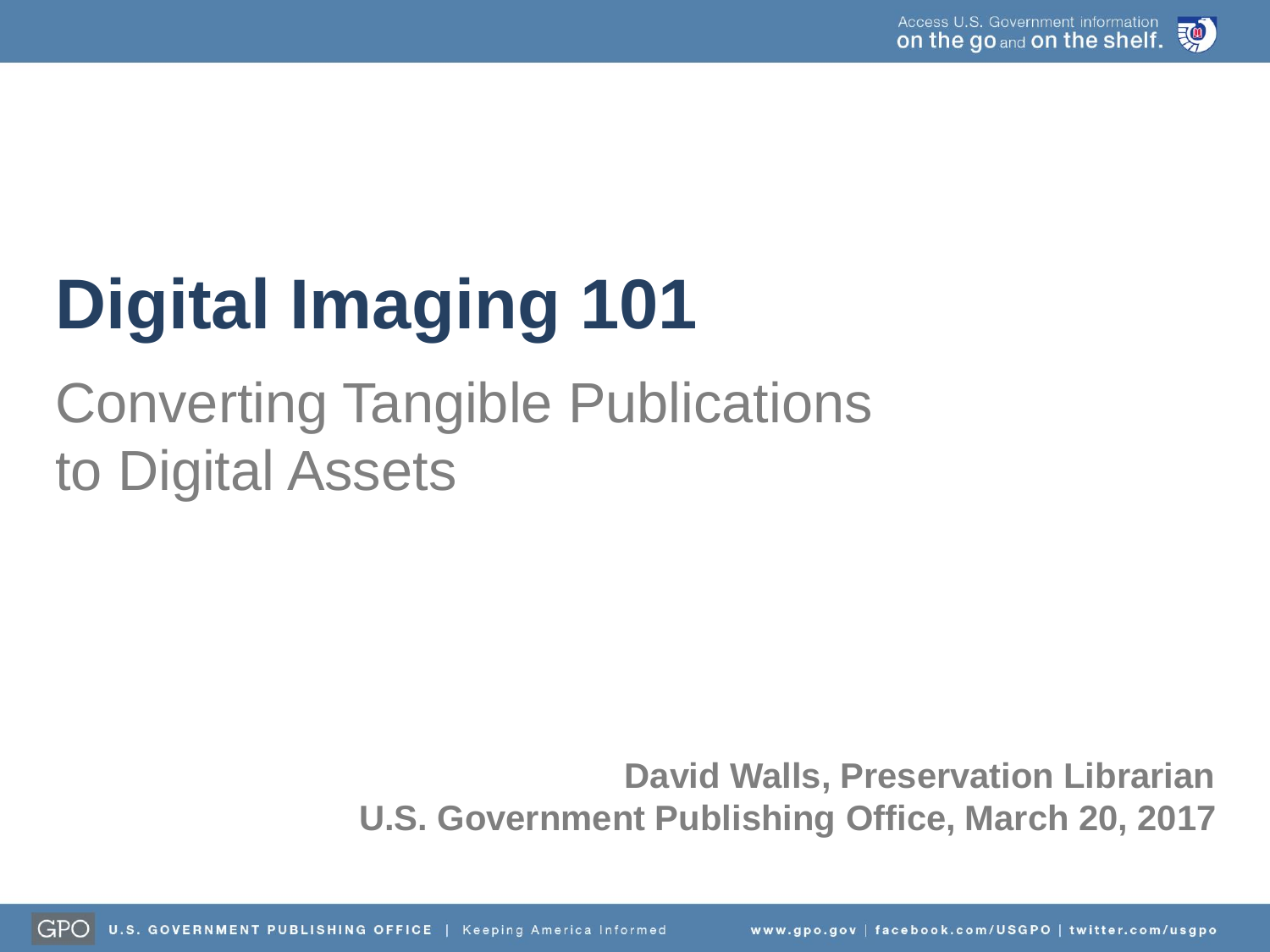

## Librarians

Acquire, manage, preserve and provide access to a set of information assets relied upon by our information customers.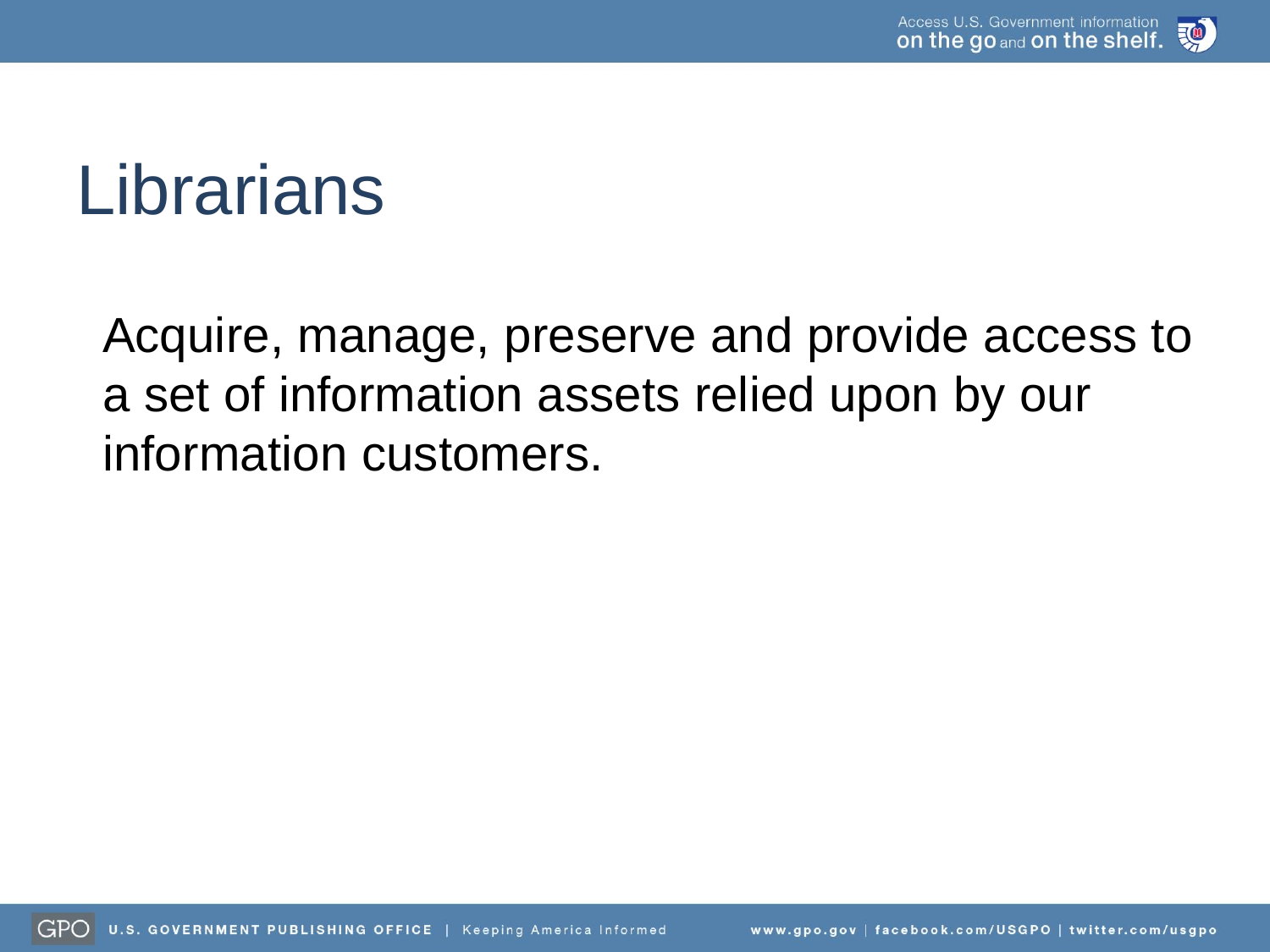

## Connecting Content

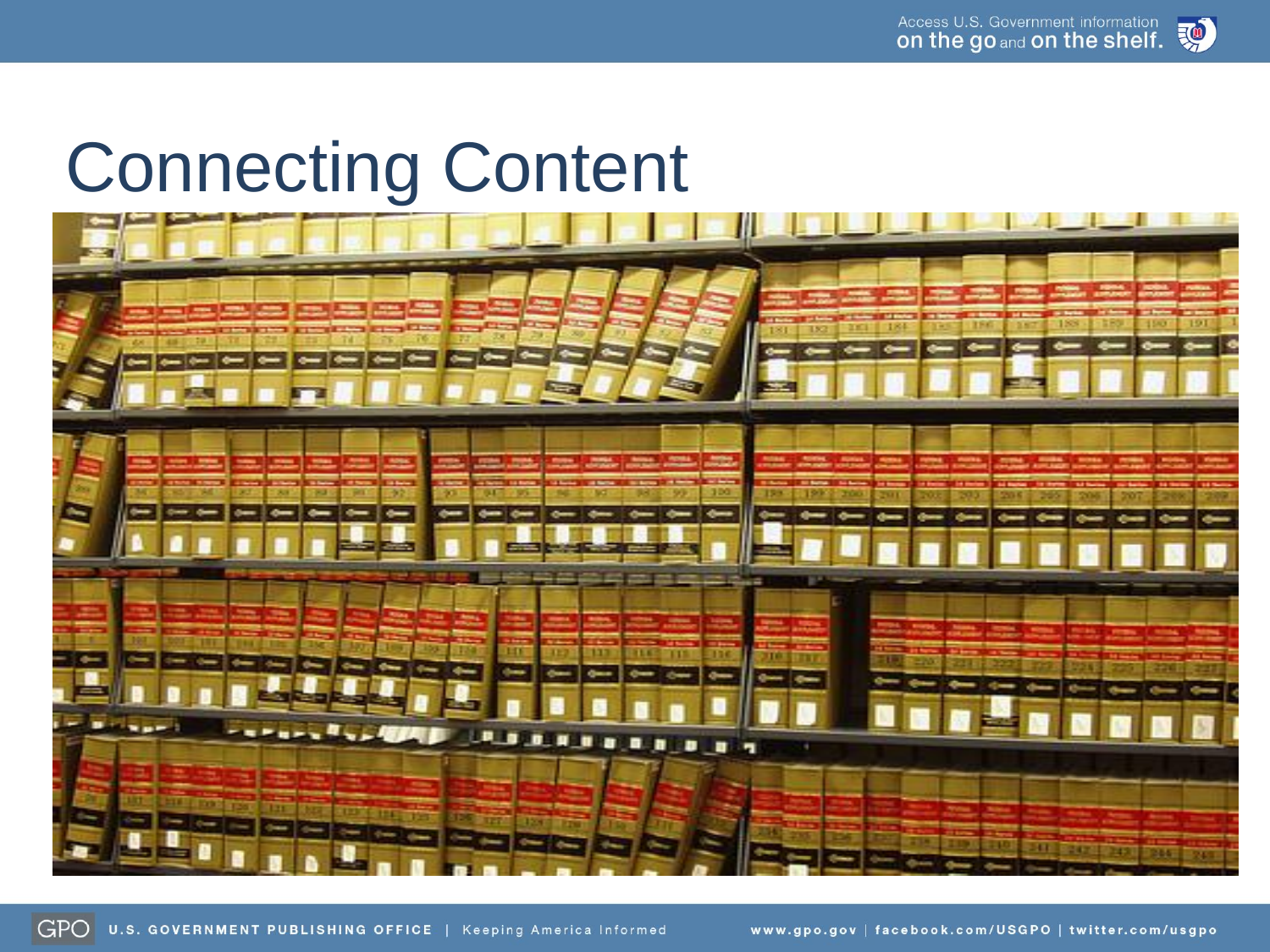

## Community of Users

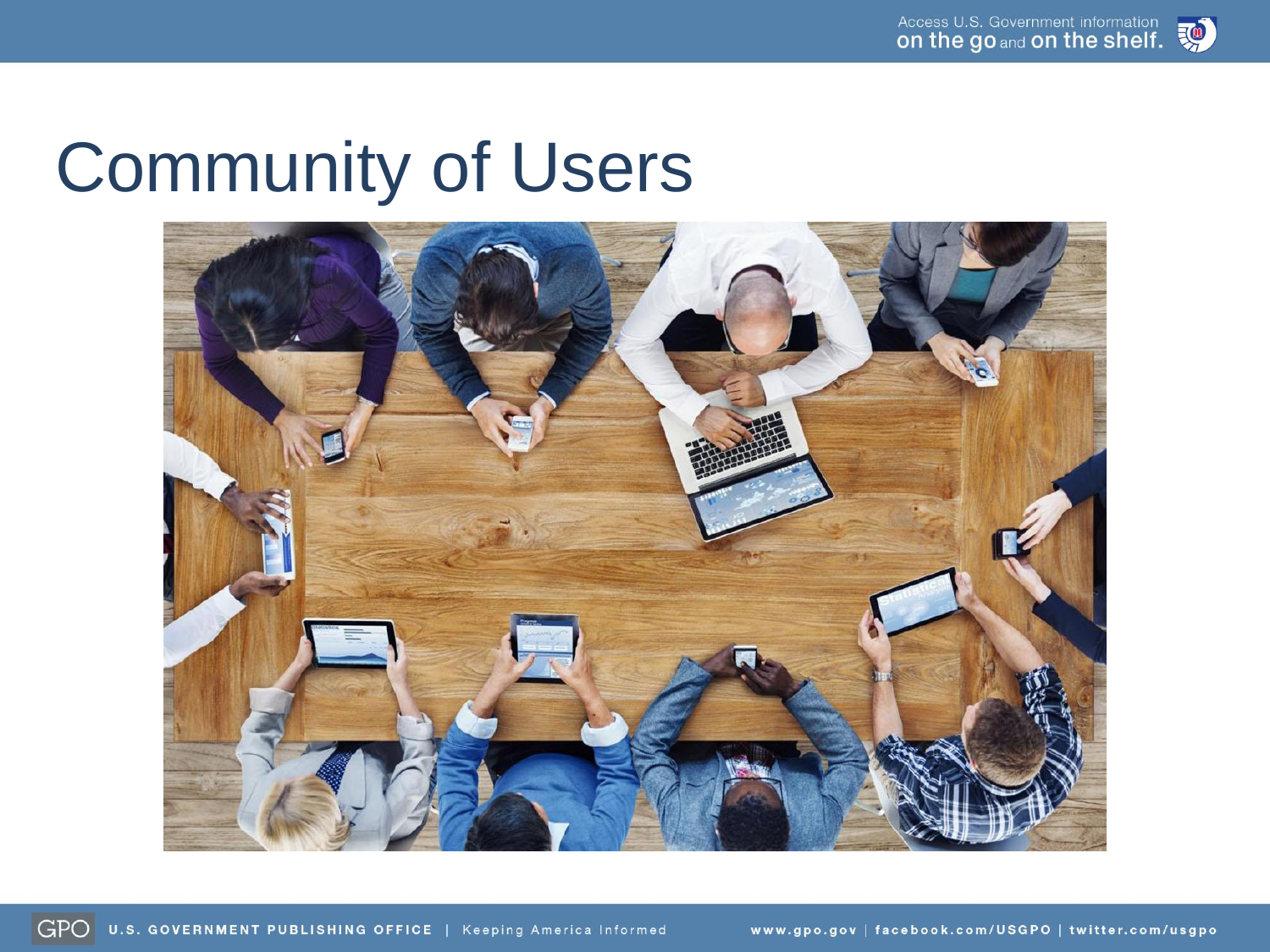## Why digitize? Access



- Paper collections are location specific
- One user at a time
- Limited online catalog records before 1976
- No cross content search capability
- Collections are overwhelming available space.
- Divide between paper and digital content widening
- Brings collection materials up to date with modern discovery and search methods
- Some formats becoming obsolete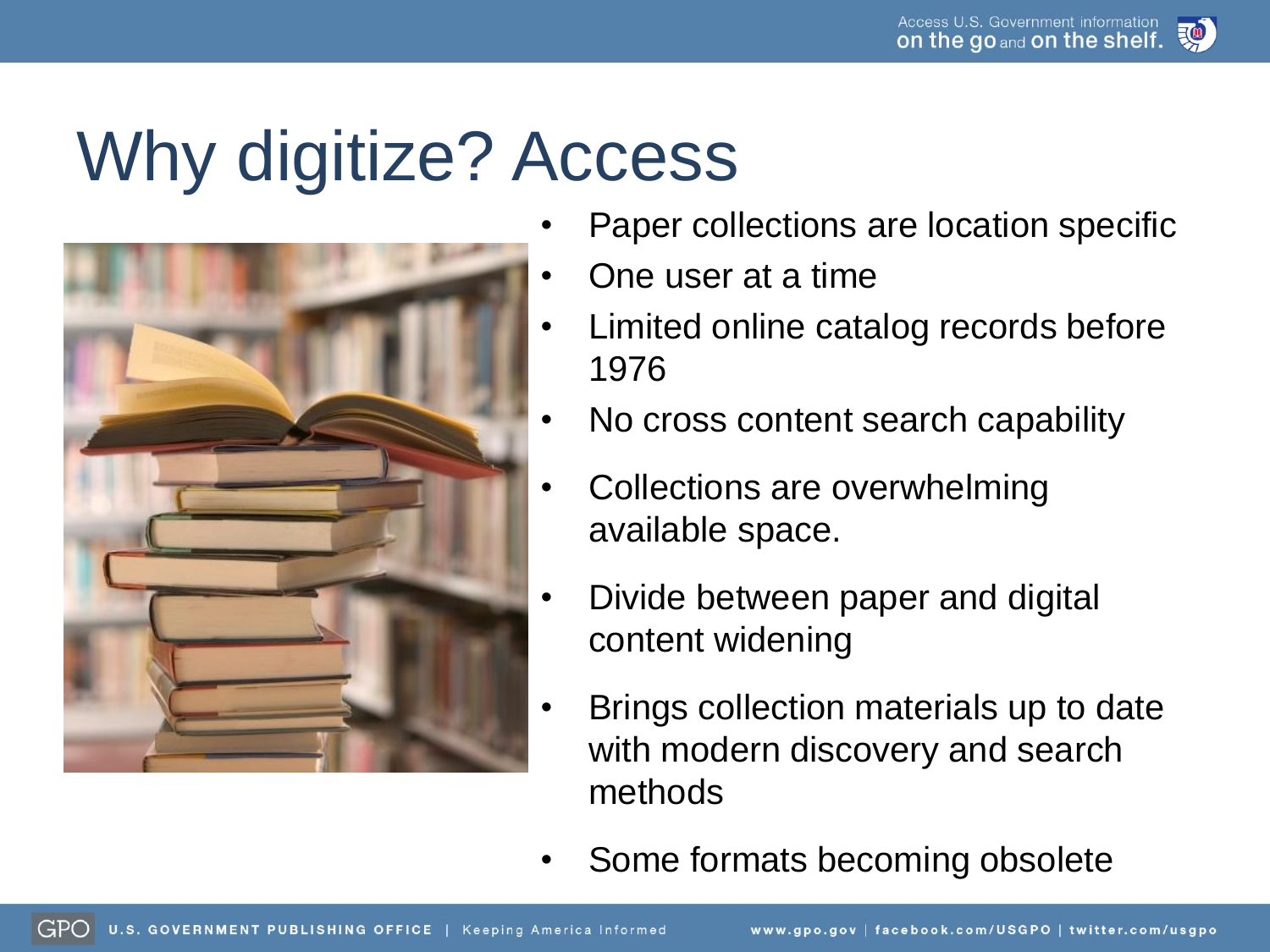

## Why digitize? Preservation

- Older content is fragile due to acidic decay
- Content is vulnerable to fire, flood, pests, environmental disasters, people who are too lazy to photocopy, and other acts of vandalism
- Primary Source and other special collection materials are unique and vulnerable
- Special Collections less accessible due to to preservation and security concerns
- No way to backup content to maintain continuity of access
- Collections stored out of sight become collections stored out of mind
- Some formats becoming obsolete

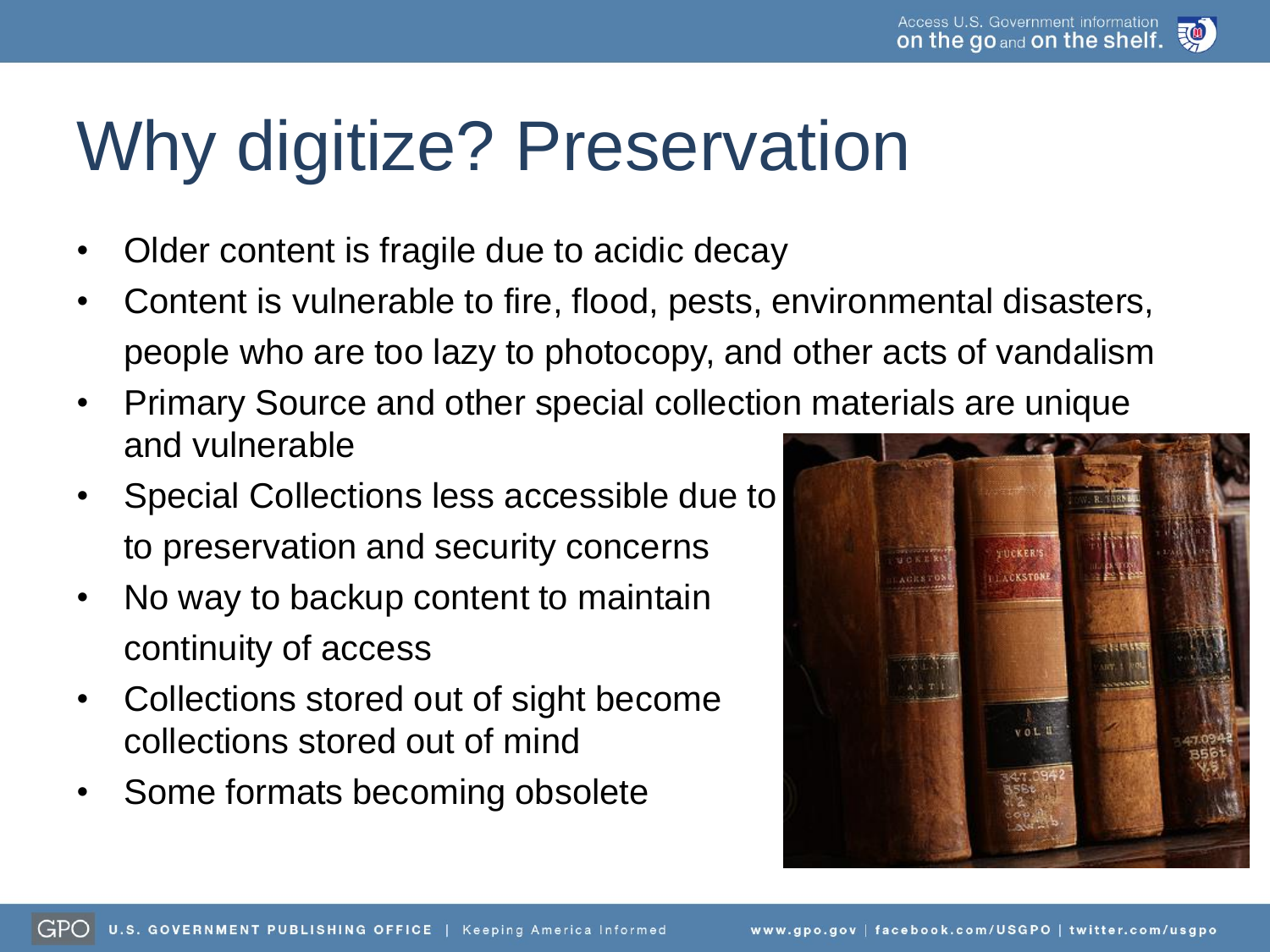![](_page_6_Picture_1.jpeg)

## Selecting content for digitization: access

- Library mission statement
- Collection Development Plans, Priorities
- Usage statistics from collection items
- User driven selection through reference contacts and social networking
- Professional experience
- Professional networking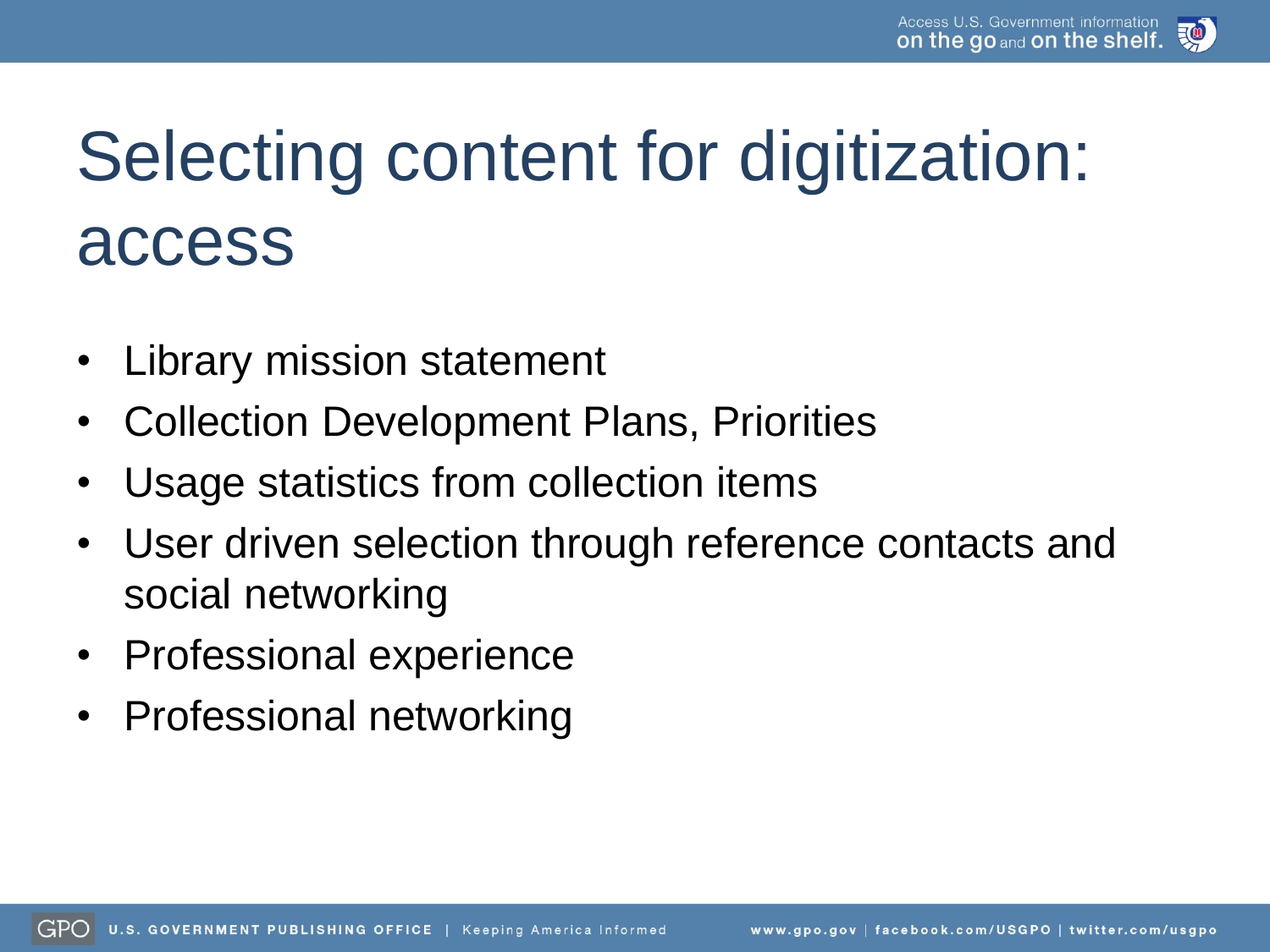![](_page_7_Picture_1.jpeg)

# Planning for digitization

- What are you going to digitize and why?
- Can you digitize it? (copyright)
- How will you get support for your digital project?
- How are you going to digitize the, items, collection?
- What preservation files do you need?
- What access derivatives do you need for the user experience?
- Where will you store your preservation files?
- Who will host your digital content?
- How will your users find your digitized content?
- How will you share progress with stakeholders?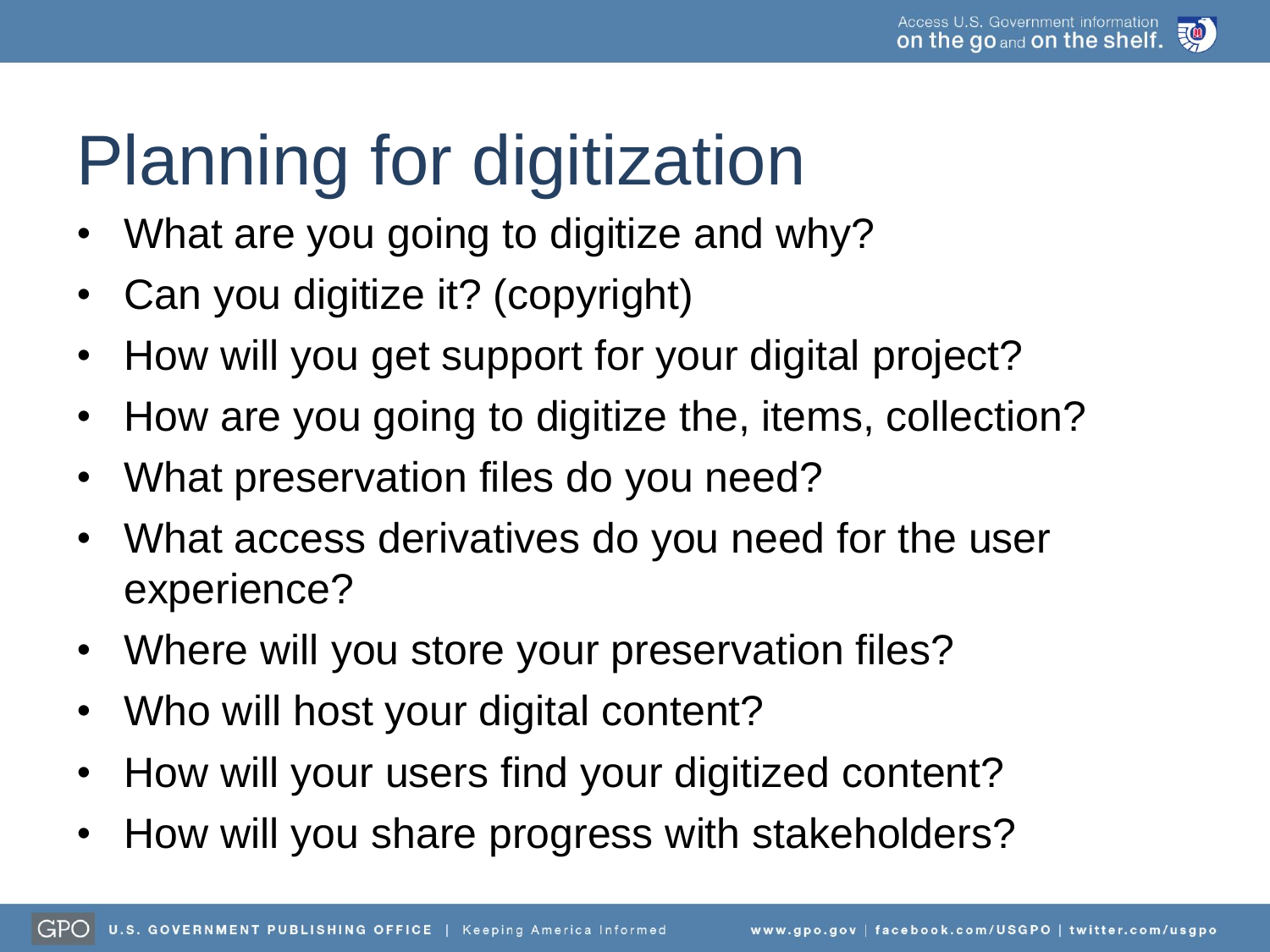![](_page_8_Picture_1.jpeg)

# Copyright

- [www.copyright.gov](http://www.copyright.gov/)
- <http://librarycopyright.net/>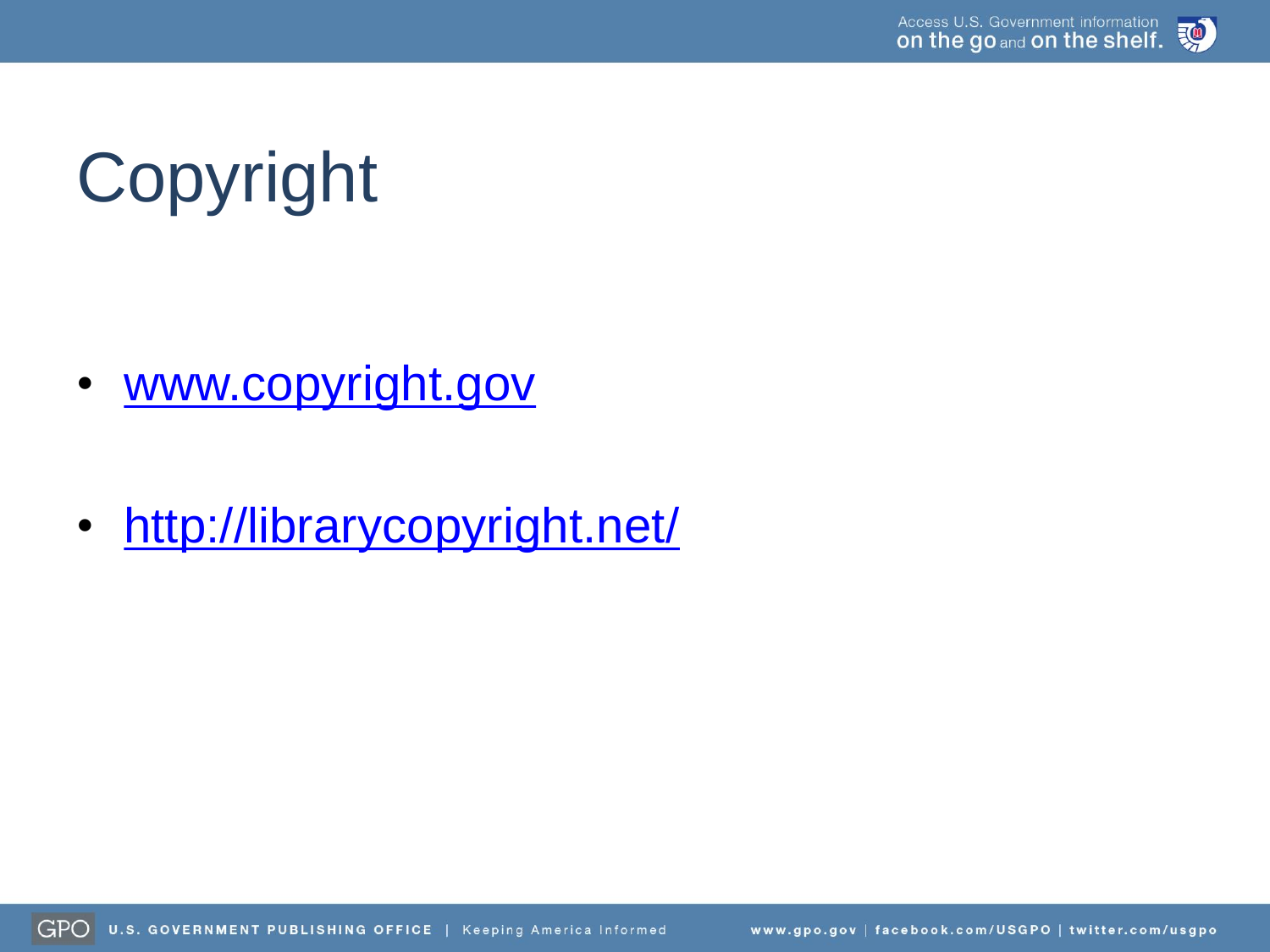![](_page_9_Picture_1.jpeg)

## Insourcing vs. outsourcing

- Adding digitization duties to existing staff
- Setting up a digital workspace
- The essentials: consistent training for staff and maintenance and upgrading for equipment
- How much can you do?
- Tracking costs, including overhead costs.
- Vendors keep consistent with technology. It's business!
- Vendors will only do what the contract tells them to.
- A pilot project is essential to test your specs and your vendors ability to work with you and deliver what you want.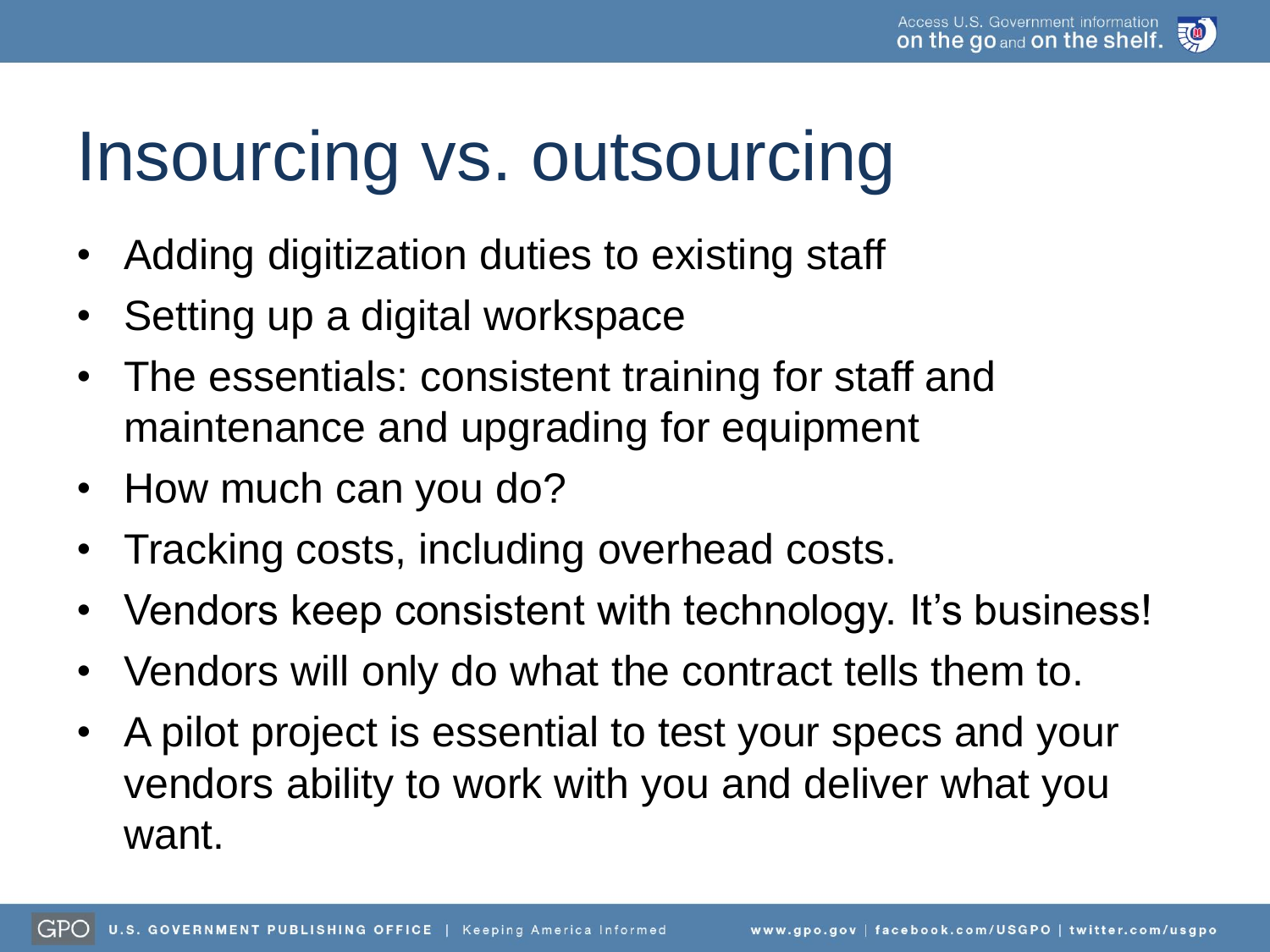![](_page_10_Picture_1.jpeg)

## Digitization Best Practices

- The digitization process will preserve the look of the original source item
- The source publication must contain all of the information content intended by its publisher.
- All information content from the original source item must be captured in the digitization process.
- The physical condition of the source publication must not compromise the image capture or OCR software
- Gutter margins must be wide enough to digitize the source publication without excessive page curvature.
- The chosen file formats must be preservable and conform to user access requirements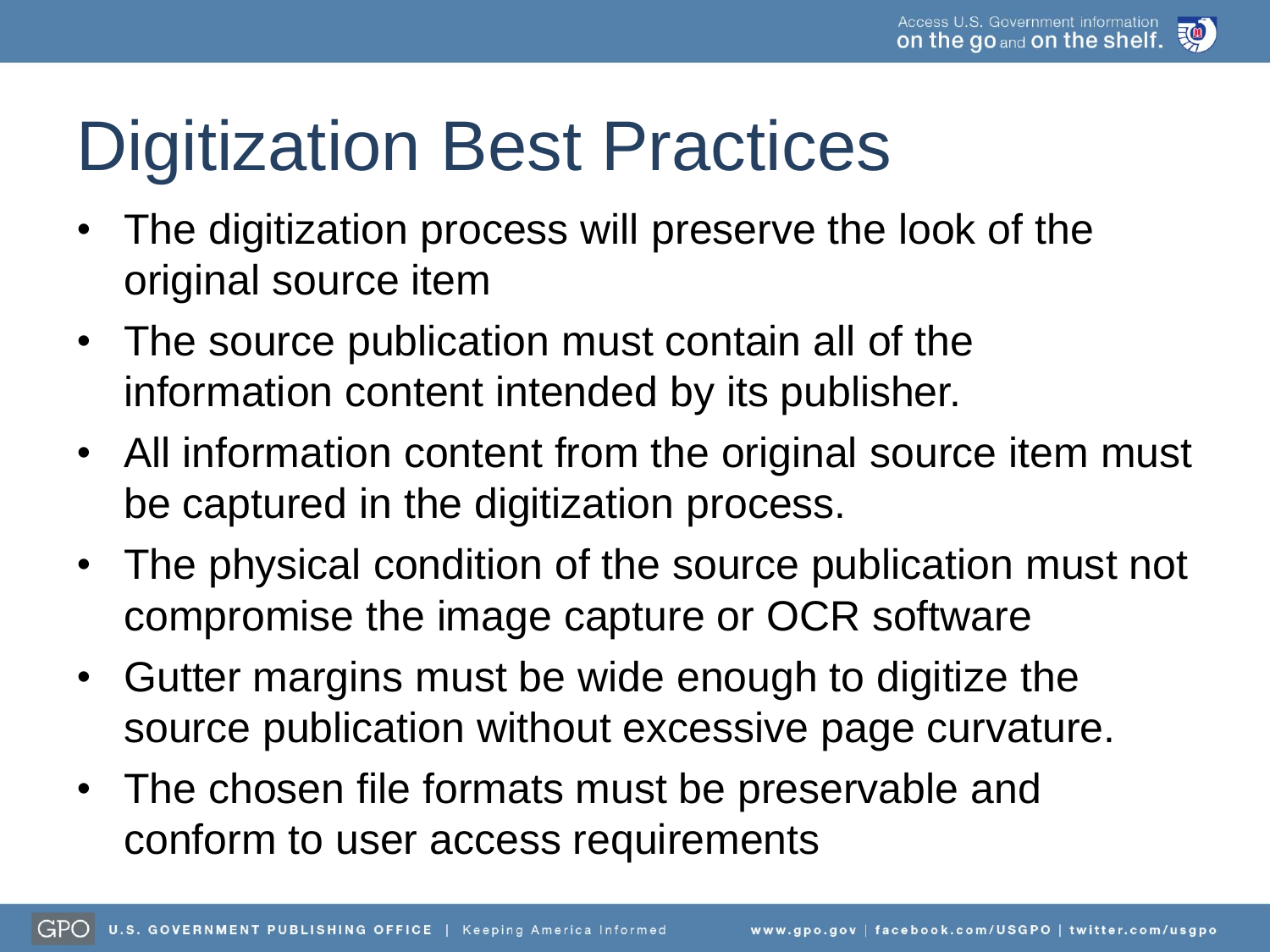![](_page_11_Picture_1.jpeg)

## Preservation and access files

### Preservation formats:

- Tiff
- JPEG2000
- PNG
- PDF/A

### Access formats:

- PDF/A
- JPEG
- JPEG2000
- e-Pub
- Kindle
- DAISY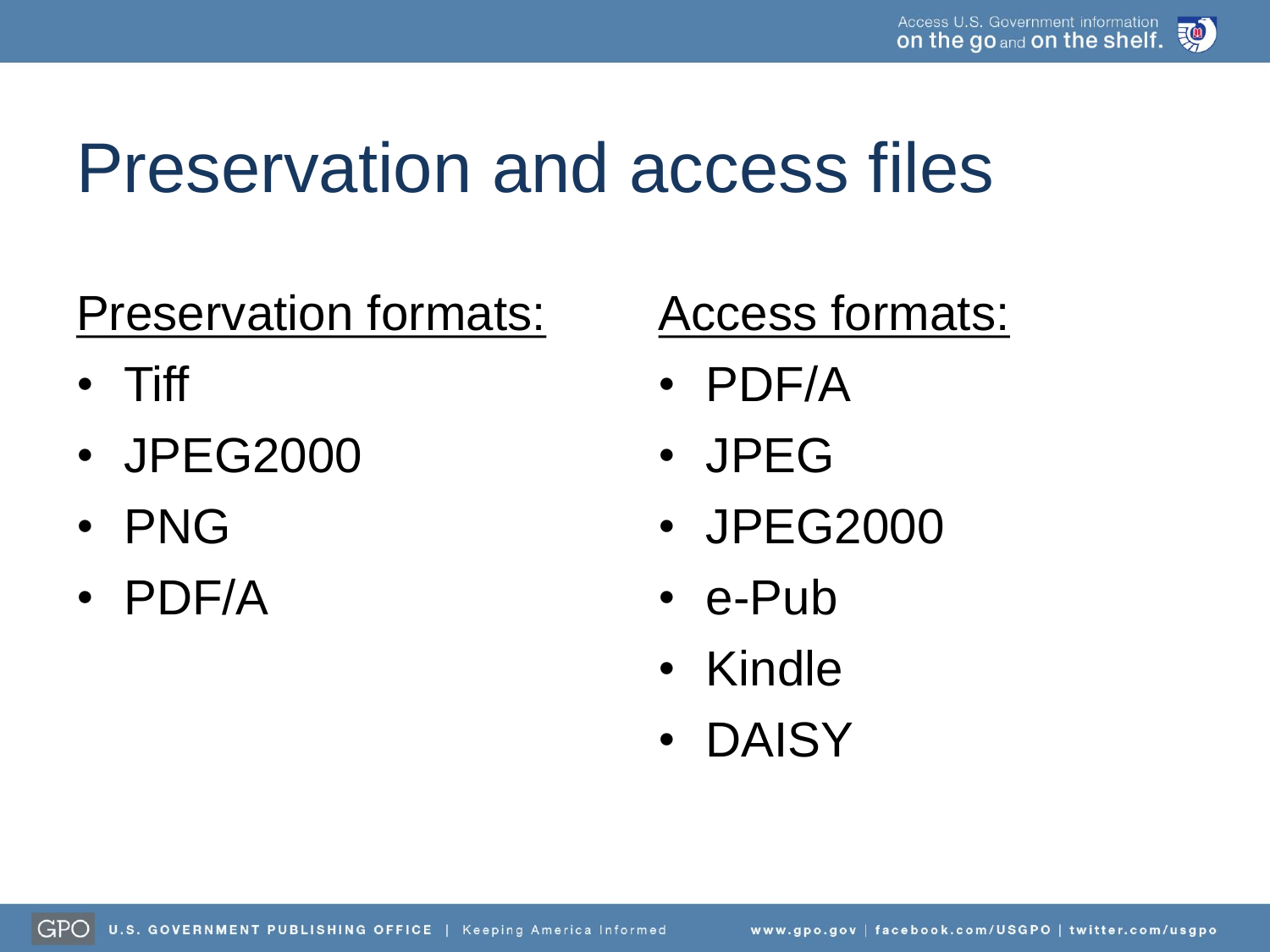![](_page_12_Picture_1.jpeg)

# Contributing Partner Guidance

![](_page_12_Picture_3.jpeg)

Guidance for Contributing Digital Content to FDsys/govinfo

The following quidance for digital reformatting is based on current best practices. The results will provide the best image capture for the range of information products to be ingested into FDsys/govinfo.

The guiding principle for digitization rests in GPO's definition of preservation copy of record for digital content:

The preservation copy of record for digital content is the preservation master file stored in a trustworthy repository. Derivatives of the preservation master copy are made available for access. The digital copy of record should be produced to specifications that will allow the creation of a printed facsimile version, should one be needed.

### PRESCRIBED TECHNICAL SPECIFICATIONS

Specifications for preservation master, access derivative files, and metadata are described as "Preferred" and "Acceptable." The Preferred specifications follow the latest best practices and guidance for digital preservation and support GPO's operation of FDsys/govinfo as a digital repository. The Acceptable specifications are given to accommodate a variety of stakeholders and their technical capability.

Digitize publications using the preferred JPEG 2000, or the acceptable TIFF master file format following the prescribed sampling rate of 300 to 600 ppi to accurately capture the original content. Each page scanned will result in a separate digital file in the prescribed master format. An access file in pdf format will be derived from the master image files. Optical character recognition software will be run to embed machine readable text into the pdf.

|                                         | <b>PREFERRED</b>                                                                                                               | <b>ACCEPTABLE</b>                                                 |  |  |  |
|-----------------------------------------|--------------------------------------------------------------------------------------------------------------------------------|-------------------------------------------------------------------|--|--|--|
| <b>MASTER FILE</b>                      | Uncompressed JPEG 2000, 300-600<br>ppi, 24 bit RGB color conforming to<br>the ISO/IEC 15444-1 standard for<br><b>JPEG 2000</b> | <b>Uncompressed TIFF</b><br>6.0, 300-600 ppi, 24<br>bit RGB color |  |  |  |
| <b>ACCESS FILE</b>                      | PDF/A 2-b with embedded Optical<br><b>Character Recognition</b>                                                                | PDF/A with embedded<br><b>Optical Character</b><br>Recognition    |  |  |  |
| <b>TECHNICAL METADATA</b>               | MIX XML*                                                                                                                       |                                                                   |  |  |  |
| <b>BIBLIOGRAPHIC</b><br><b>METADATA</b> | <b>MARC XML</b>                                                                                                                | <b>MARC XML</b>                                                   |  |  |  |

\* NISO z39.87 defines a set of metadata elements for raster images to enable users to develop, exchange, and interpret digital image files. These elements, such as information about the compression, color profile, resolution, scanner or digital camera make and model, can be recorded and preserved as technical information for still images. When possible, this information should be recorded as a set of XML elements conforming to the NISO metadata for images in xml Schema (MIX).

- Increases public access to legacy collections
- Provides digital surrogates of "Copies of Record."
- Preserves digital copies of Federal government publications in a Trustworthy Digital Repository: FDsys/govinfo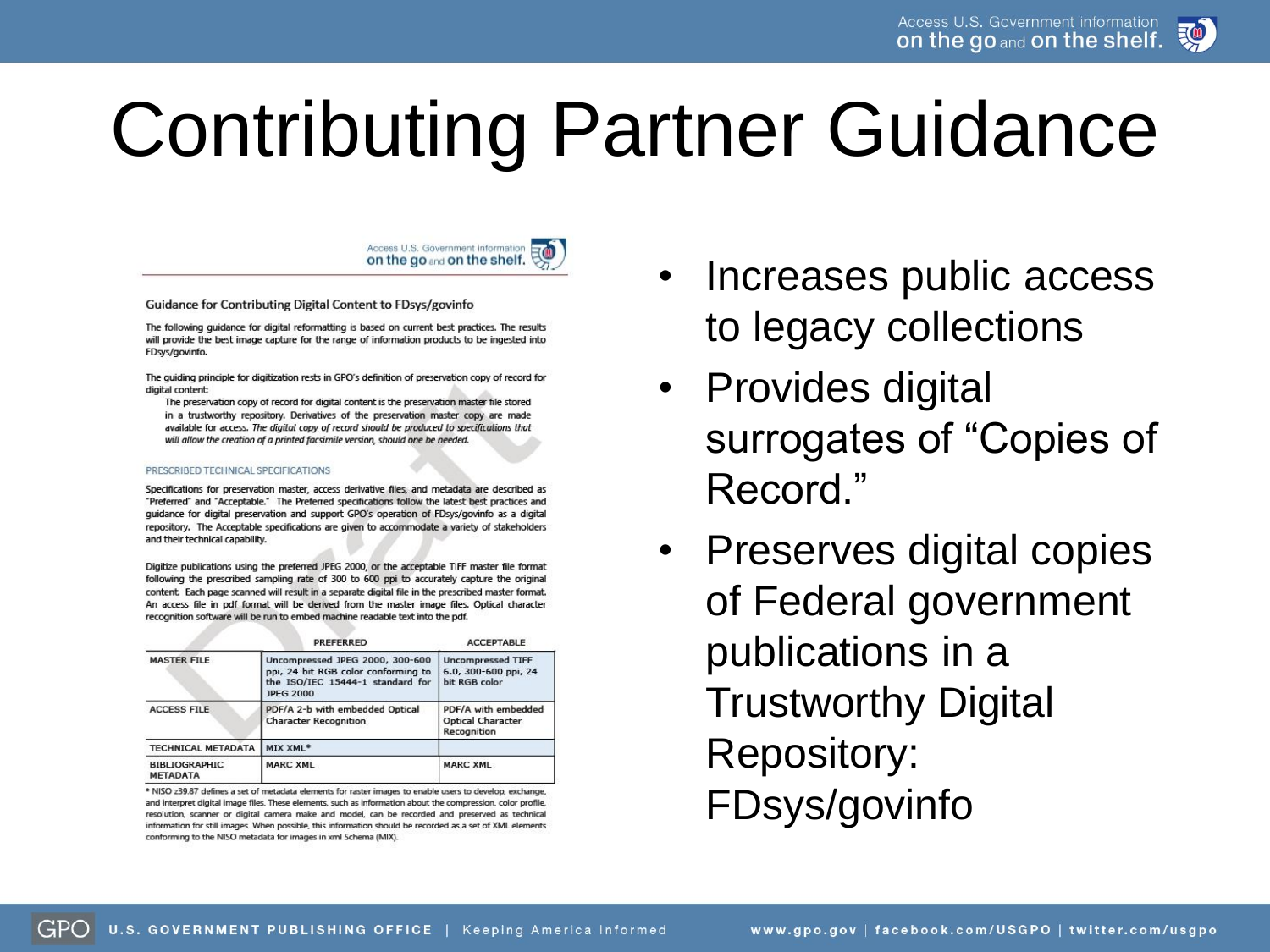![](_page_13_Picture_1.jpeg)

### Digitization specifications www.digitizationguidelines.gov

| Participants<br>Contact Us<br>Glossary<br>GO<br>Search this site                                                                                                                                                                                                                                                                                                                                                                                                                       |            | <b>FAL Federal Agencies</b><br>DGI Digital Guidelines Initiative |                       |               | Submit comments on guidelines or on our<br>digitization efforts in general or<br><b>V</b> Tweet #FADGI |  |
|----------------------------------------------------------------------------------------------------------------------------------------------------------------------------------------------------------------------------------------------------------------------------------------------------------------------------------------------------------------------------------------------------------------------------------------------------------------------------------------|------------|------------------------------------------------------------------|-----------------------|---------------|--------------------------------------------------------------------------------------------------------|--|
| Home<br>About                                                                                                                                                                                                                                                                                                                                                                                                                                                                          | Guidelines | Resources                                                        | <b>Review Process</b> | News & Events |                                                                                                        |  |
| Audio System Performance   Content Categories & Digitization Objectives   Digital Imaging Framework  <br>Digitizing Motion Picture Film<br>Digitization Activities - Project<br>Embedded Metadata in Broadcast WAVE Files   Embedded Metadata in Digital Still Images   Embedded Metadata in DPX Files<br>Embedded Metadata in TIFF Images<br>File<br>Planning<br>Format Comparisons   MXF Application Specification   Technical Guidelines for Digitizing Cultural Heritage Materials |            |                                                                  |                       |               |                                                                                                        |  |
| Home > Guidelines > Technical Guidelines for Digitizing Cultural Heritage Materials                                                                                                                                                                                                                                                                                                                                                                                                    |            |                                                                  |                       |               | <b>昌Print Subscribe © Share/Save</b>                                                                   |  |

### Guidelines: Technical Guidelines for Digitizing Cultural Heritage Materials Still Image Working Group

The document below, revised by the Still Image Working Group in 2015 and approved in September 2016, is an update of the 2010 Technical Guidelines for Digitizing Cultural Heritage Materials: Creation of Raster Image Master Files. This revision of the quidelines expands on the earlier works and incorporates new material reflecting the advances in imaging science and cultural heritage imaging best practice. The format has changed. Relevant information specific to defined imaging tasks has been grouped into individual chapters, along with guidance on how to apply the guidelines to specific tasks. These guidelines are intended to be used in conjunction with DICE, Golden Thread, OpenDICE and AutoSFR (Digital Image Conformance Environment) targets and software. Together, these quidelines and the DICE testing and monitoring system provide the foundation for a FADGI-compliant digitization program.

Download OpenDice and AutoSFR open source software and manuals.

### **Working Groups**

### **Still Image Working Group**

This group is involved in a cooperative effort to develop common digitization guidelines for still image materials.

### **Audio-Visual Working Group**

This group works collaboratively on common and sustainable technical quidolings, mothods, and practices for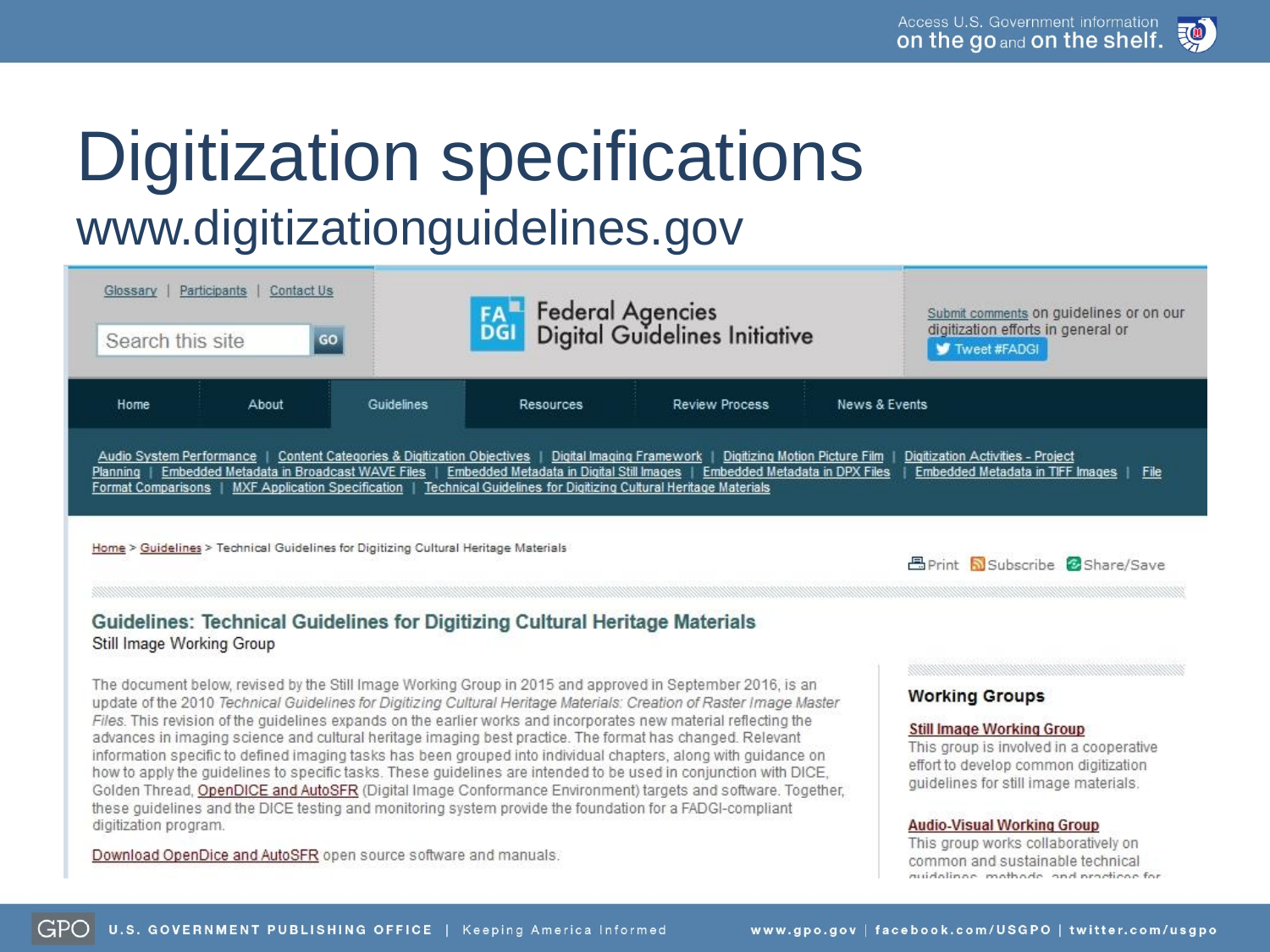![](_page_14_Picture_1.jpeg)

## http://www.loc.gov/standards/marcxml/

The Library of Congress >> Standards >> MARC

![](_page_14_Picture_4.jpeg)

The Library of Congress' Network Development and MARC Standards Office is developing a framework for working with MARC data in a XML environment. This framework is intended to be flexible and extensible to allow users to work with MARC data in ways specific to their needs. The framework itself includes many components such as schemas, stylesheets, and software tools.

### **MARCXML Architecture**

- MARCXML Design Considerations
- · MARCXML Architecture
- MARCXML Uses and Features

### **MARCXML Schema & Documentation**

- · MARCXML Schema
- · MARCXML Illustrated

### **MARCXML Example Documents**

- Example MARCXML Documents
	- o Carl Sandburg's Arithmetic (single record)
		- Original MARC (2709) Record
		- **MARCXML** Instance
		- **HTML** Presentation
		- MODS Transformation
		- Dublin Core Transformation
	- o Example of a collection (multiple records)
		- **MARCXML** Instance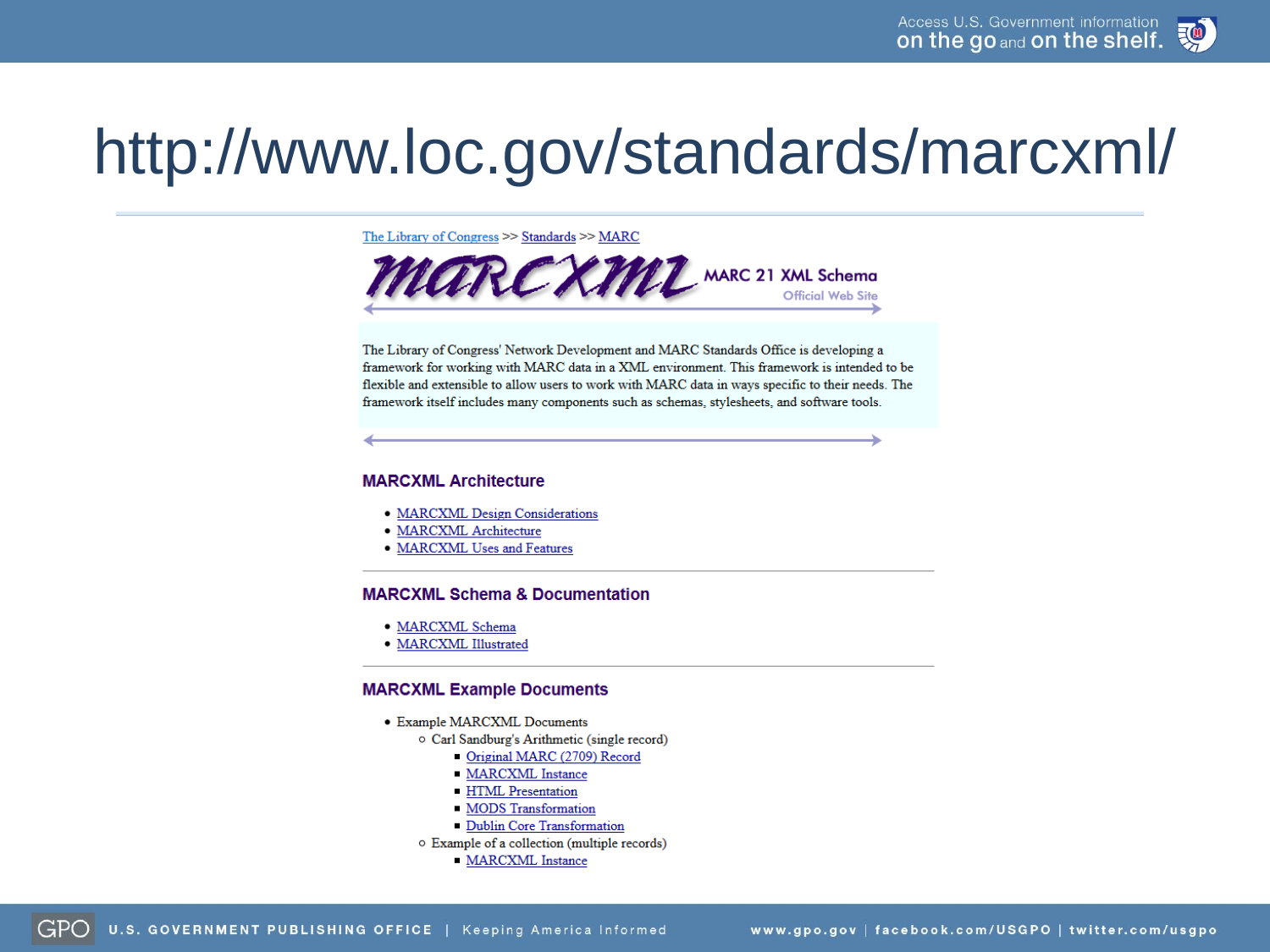![](_page_15_Picture_1.jpeg)

## Content and access systems

Local repository OCLC Digital Archive/ContentDM Rosetta LOCKSS Drupal FDsys Internet Archive/Wayback Hathi Trust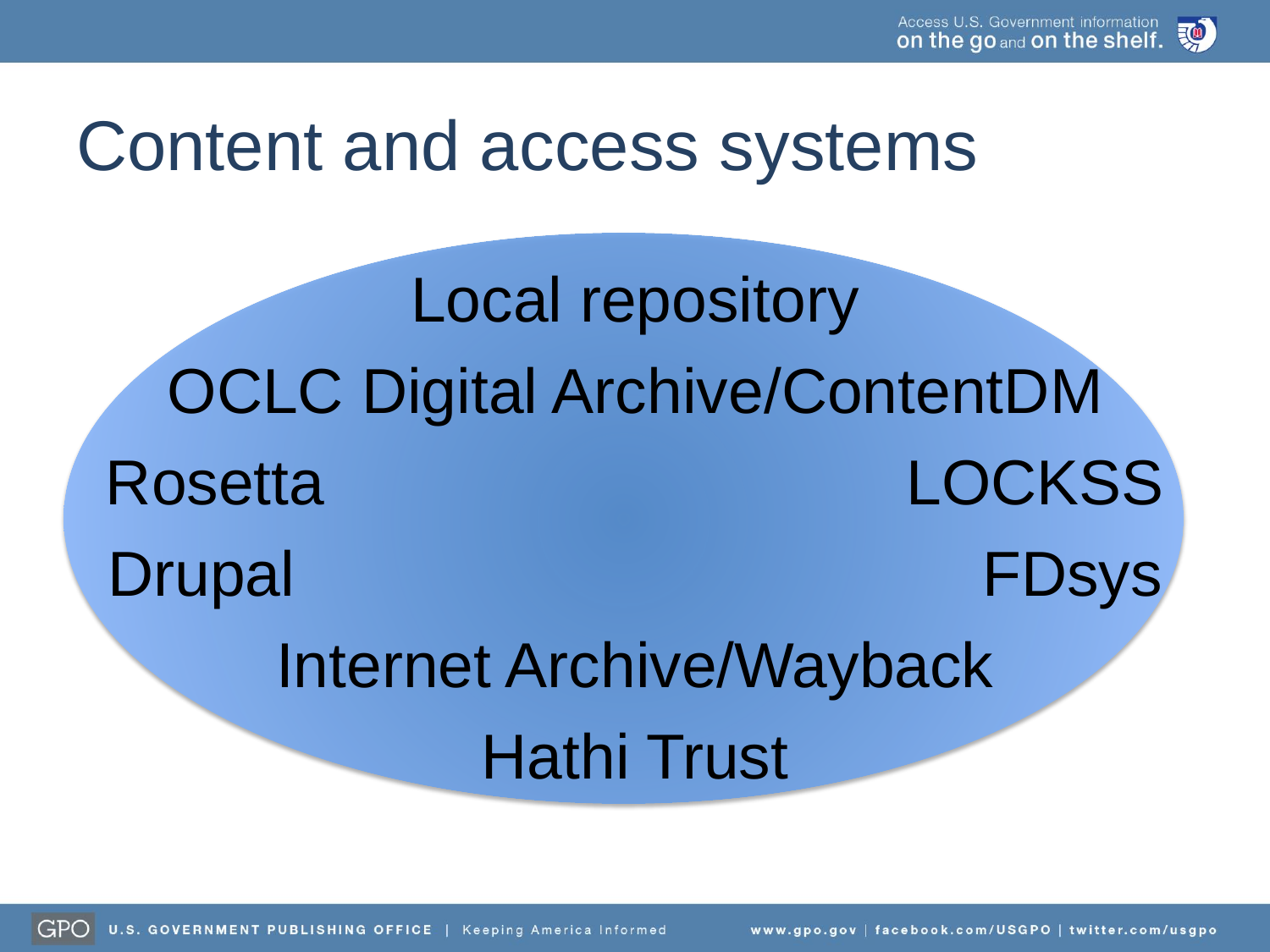## Information sources:

List servs: [digipres@ala.org](mailto:digipres@ala.org)

Training: [www.nedcc.org](http://www.nedcc.org/) [www.lyrasis.org](http://www.lyrasis.org/)

Guidelines [www.digitizationguidelines.gov](http://www.digitizationguidelines.gov/) [http://www.ala.org/alcts/resources/preserv/minimum-digitization-capture](http://www.ala.org/alcts/resources/preserv/minimum-digitization-capture-recommendations)**recommendations**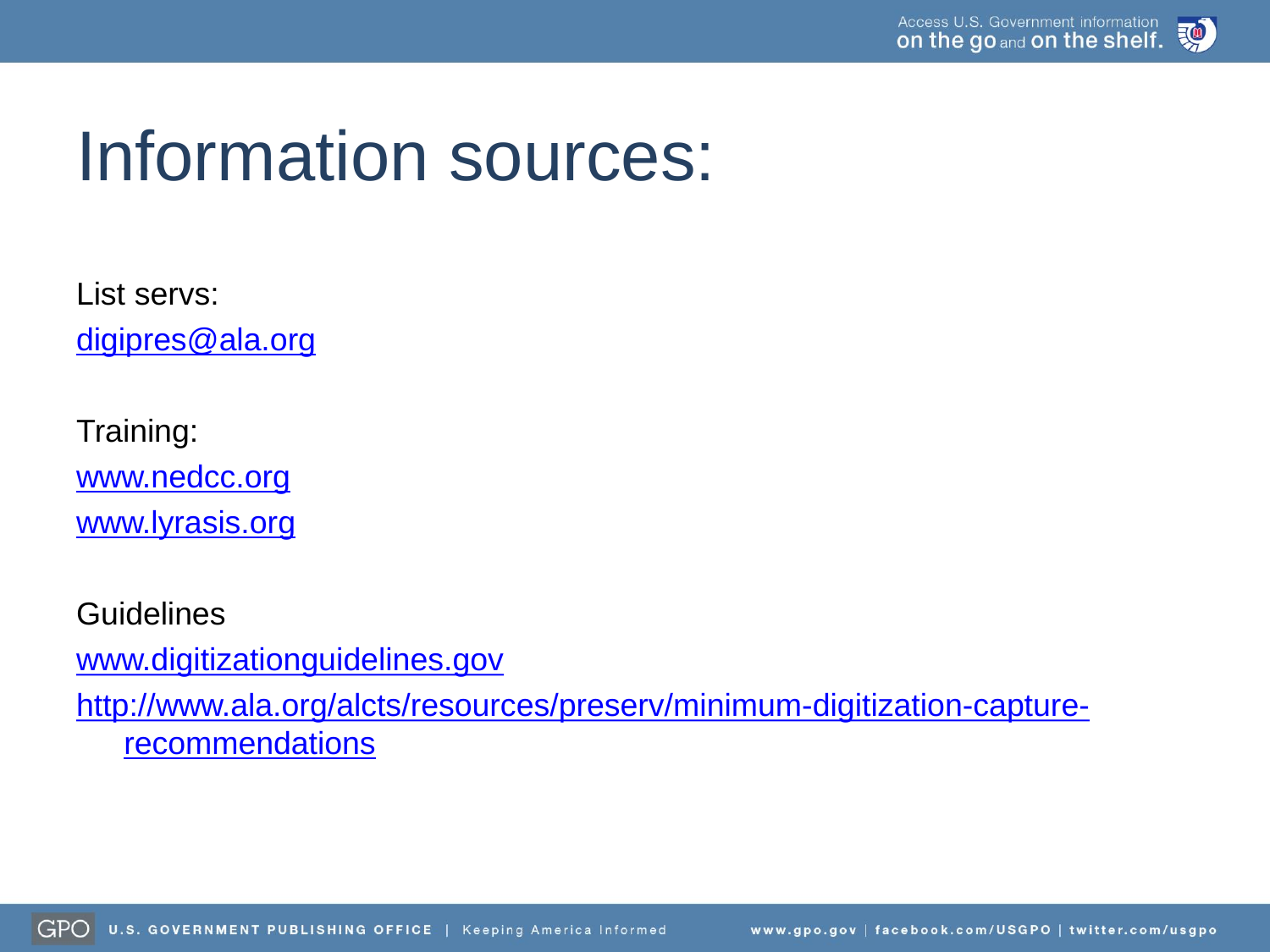## A successful digitization project:

- Results from careful planning
- Supports the library's mission, collection development, and preservation priorities
- Provides an enhanced experience for content users
- Based on realistic goals
- Increases institutional knowledge
- Preserves tangible content
- Connects content to community